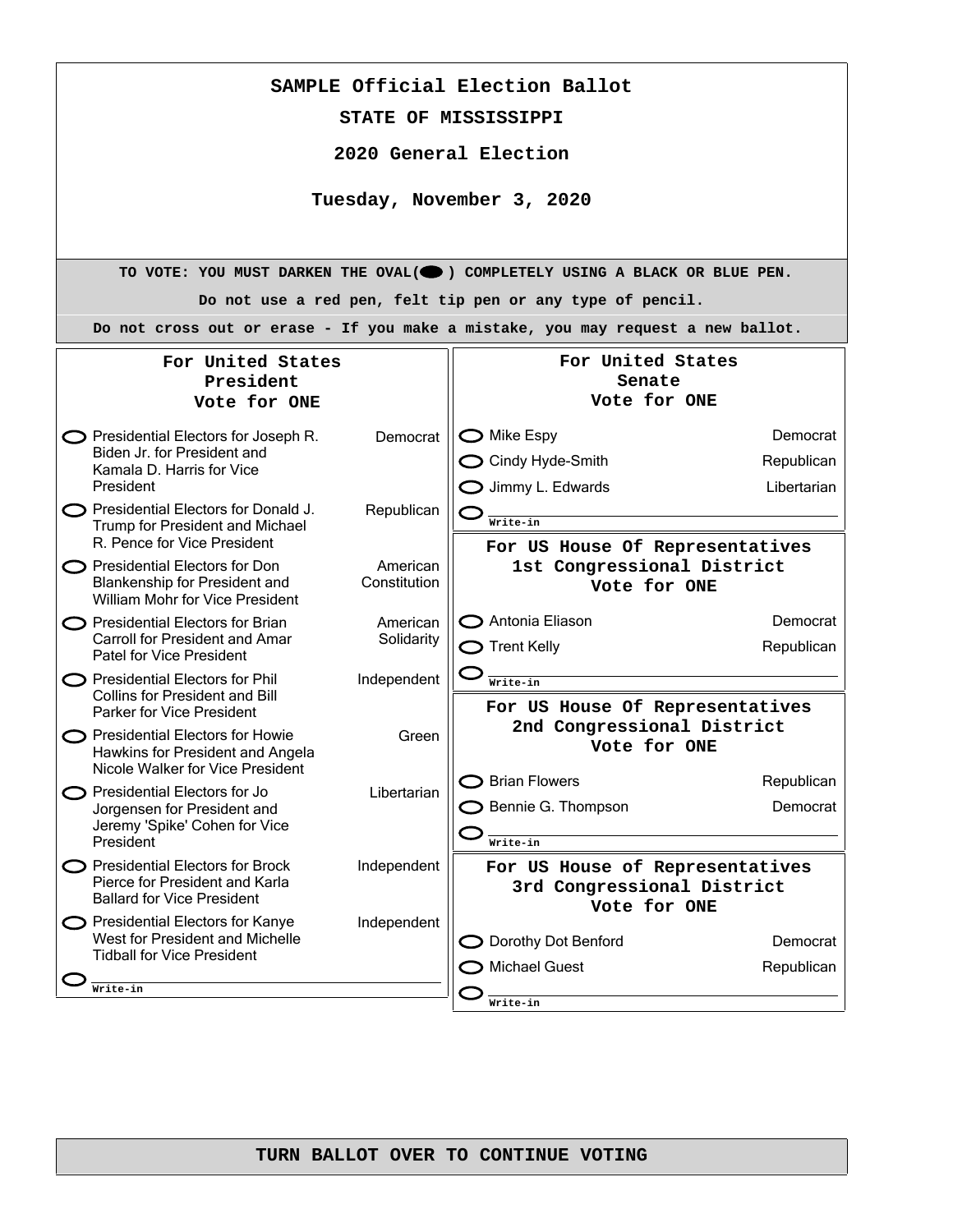| For US House Of Representatives<br>4th Congressional District<br>Vote for ONE                                                  |             | SPECIAL NONPARTISAN JUDICIAL<br><b>ELECTION</b><br>For Circuit Court Judge<br>Circuit Court, District 08 Place 1 |             |
|--------------------------------------------------------------------------------------------------------------------------------|-------------|------------------------------------------------------------------------------------------------------------------|-------------|
| $\bigcirc$ Steven M. Palazzo                                                                                                   | Republican  | Vote for ONE                                                                                                     |             |
| Write-in                                                                                                                       |             | $\bigcirc$ Brian K. Burns                                                                                        | Nonpartisan |
| NONPARTISAN JUDICIAL ELECTION<br>For Supreme Court Justice<br>Supreme Court District 1(Central)<br>Position 1<br>Vote for ONE  |             | $\bigcirc$ Caleb E. May<br>Write-in                                                                              | Nonpartisan |
| $\bigcirc$ Kenny Griffis                                                                                                       | Nonpartisan |                                                                                                                  |             |
| > Latrice Westbrooks                                                                                                           | Nonpartisan |                                                                                                                  |             |
| Write-in                                                                                                                       |             |                                                                                                                  |             |
| NONPARTISAN JUDICIAL ELECTION                                                                                                  |             |                                                                                                                  |             |
| For Supreme Court Justice<br>Supreme Court District 1(Central)<br>Position 2<br>Vote for ONE                                   |             |                                                                                                                  |             |
| $\bigcirc$ Leslie D. King<br>Write-in                                                                                          | Nonpartisan |                                                                                                                  |             |
| NONPARTISAN JUDICIAL ELECTION<br>For Supreme Court Justice<br>Supreme Court District 2(Southern)<br>Position 3<br>Vote for ONE |             |                                                                                                                  |             |
| Mike Randolph<br>Write-in                                                                                                      | Nonpartisan |                                                                                                                  |             |
| NONPARTISAN JUDICIAL ELECTION<br>For Supreme Court Justice<br>Supreme Court District 3(Northern)<br>Position 3<br>Vote for ONE |             |                                                                                                                  |             |
| O Josiah Dennis Coleman                                                                                                        | Nonpartisan |                                                                                                                  |             |
| $\bigcirc$ Percy L. Lynchard<br>Write-in                                                                                       | Nonpartisan |                                                                                                                  |             |